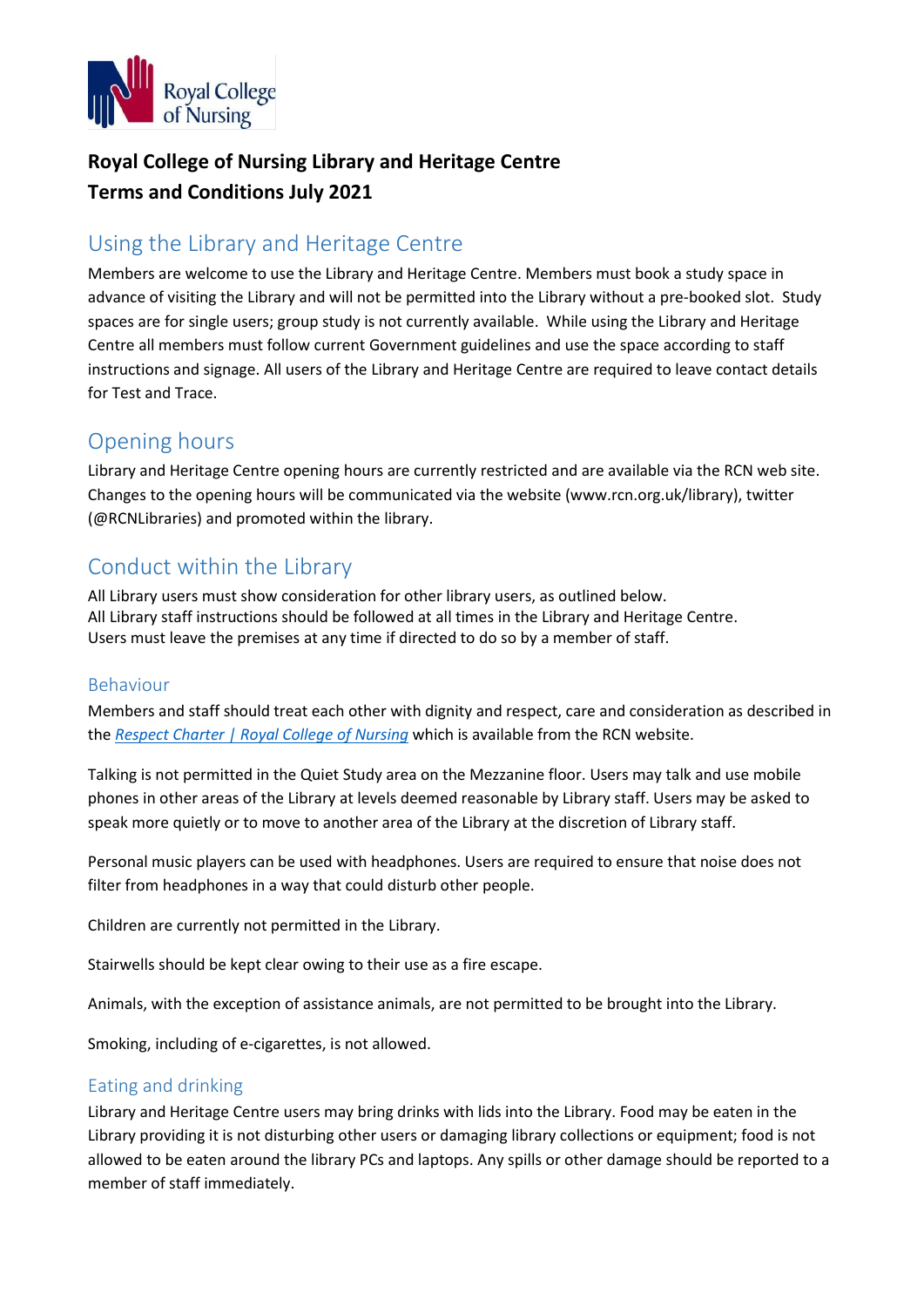

#### Personal property

The Library and Heritage Centre does not accept responsibility for personal belongings, and these must not be left unattended at any time or used to reserve seats. Library staff reserve the right to remove any unattended items, as well as items causing obstruction or inhibiting access to Library facilities such as computers and seating. Personal property left in the library will be kept for up to one month, after this it will be disposed of. Lockers are provided for use during the day, not for overnight use and are emptied each evening.

### Fire alarms

Users must leave the Library when the fire alarm sounds, proceeding to the nearest available fire exit.

### Use of Library materials

All library materials and facilities should be treated with care. Library users must not in any way damage or mark any book belonging to the Library, if damage does occur the user may be liable for the cost of replacing the book. Books which are found to be damaged or marked should be reported to a member of library staff.

### Borrowing books and access to electronic resources

RCN members may borrow up to 8 books and access subscribed electronic resources: databases, e-journals and e-books.

No book may be removed from the Library and Heritage Centre until it has been issued at the self-issue machine or service desk.

Members are responsible for any books used or borrowed and will incur charges lost or damaged books.

### Contact details

Members should notify the RCN of any change of address, email address or telephone number by using 'My RCN' on the RCN web site or by phoning RCN Direct on 0345 772 6100.

### Copyright

All library users should observe copyright law when making print or digital copies including photographic copies of anything in copyright. For further information ask a member of staff.

### Use of IT facilities

Food may not be consumed near the IT facilities and hot drinks must have a lid.

Users should not breach any legislation e.g. Computer Misuse Act 1990, Data Protection Act 2018, Copyright Designs and Patents Act 1988.

Unacceptable use of IT facilities includes the following activities:

(a) Creating, transmitting, storing or displaying offensive, indecent or obscene material, which includes material that deliberately and unlawfully discriminates, or encourages deliberate and unlawful